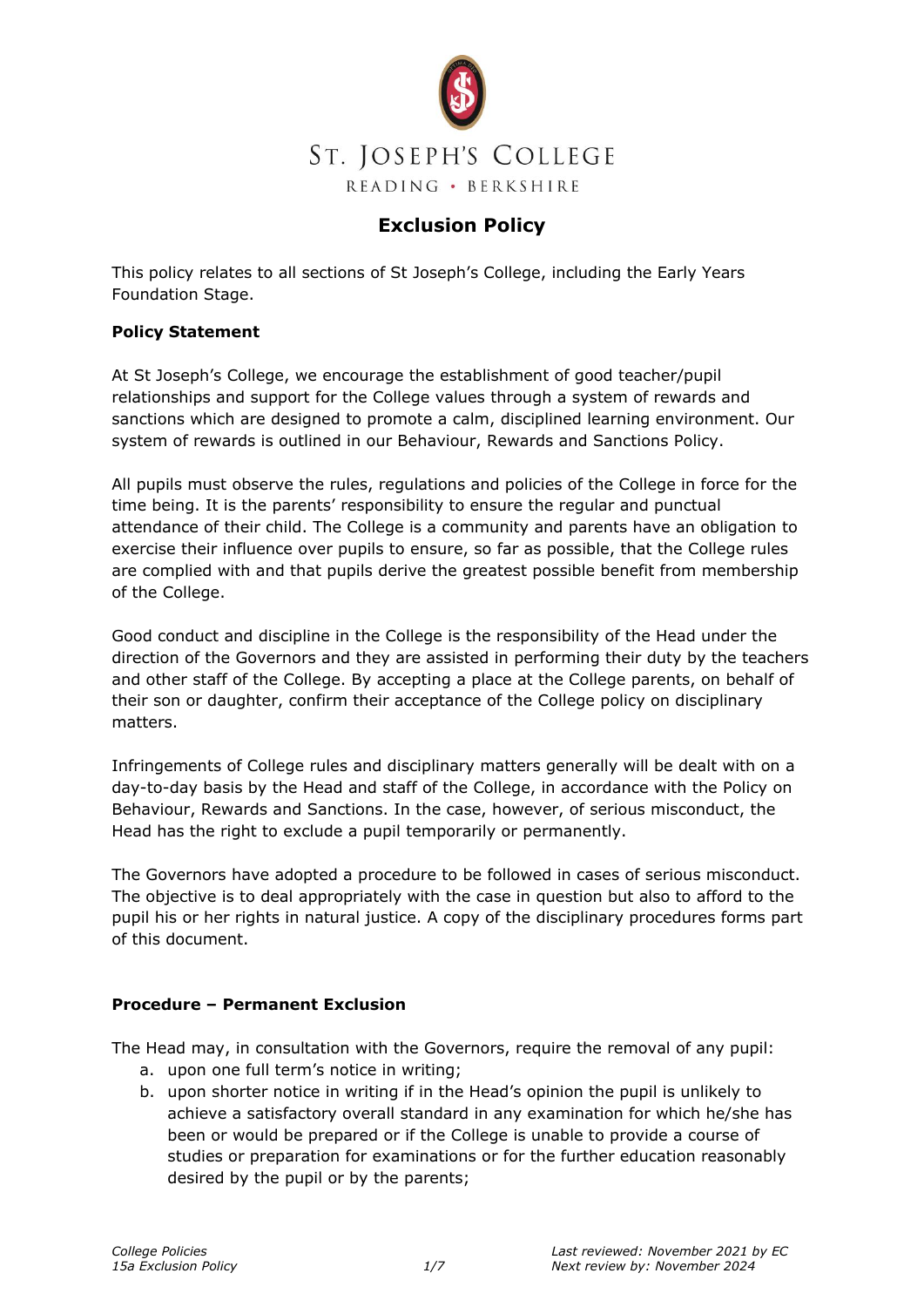

## ST. JOSEPH'S COLLEGE

READING · BERKSHIRE

- c. without notice if the Head considers that the pupil is not capable of profiting, or profiting further, from education at the College;
- d. without notice if the pupil or the parents are in breach of any of the policies, procedures, codes of conduct and rules as provided on the College website or in the Parental Handbook;
- e. without notice if the pupil or the parents are in serious or persistent breach of the College disciplinary rules;
- f. without notice if the pupil's presence is adversely affecting other pupils;
- g. without notice if the behaviour of a parent, family member or guardian is detrimental to the well-being of any pupil, parent, guardian, College employee, Governor or member of public.

If the Head is considering removal in any of the circumstances (b) to (g) above, they will do so in consultation with the parents so far as possible. If the Head notifies the parents that they are considering removal on any of those grounds, parents agree that they will cooperate fully with them and, if necessary, arrange for their and their child's attendance at the College for consultations.

The removal of a pupil under (d) to (g) above will be treated for the purposes of payment of fees as a withdrawal of the pupil by you and therefore parents shall be obliged to pay to the College one full term's fees in lieu of notice.

#### **Appeals against Permanent Exclusion**

The College will always offer the right of appeal to any pupil permanently excluded from the College. Any appeal against exclusion will be dealt with under this Policy rather than under the College Complaints Policy, and should be made in writing to the Head within one week of the pupil's exclusion.

An appeal meeting will follow within 14 days, if practicable, to which the parent may be accompanied by a friend or relative if they wish (although legal representation is not appropriate). The appeal will usually be heard by at least two of the College governors and one person who is independent of the running of the College.

The College will accept the appeal decision as final.

#### **Procedure - Temporary Exclusion**

Temporary exclusion is used where there has been a major breach of College rules and only after serious consideration by the Head and senior staff.

When a temporary exclusion is being considered the College will endeavour to contact the parents as soon as possible. While the matter is being investigated the parents will be asked to collect the pupil concerned from College as soon as possible or will, at the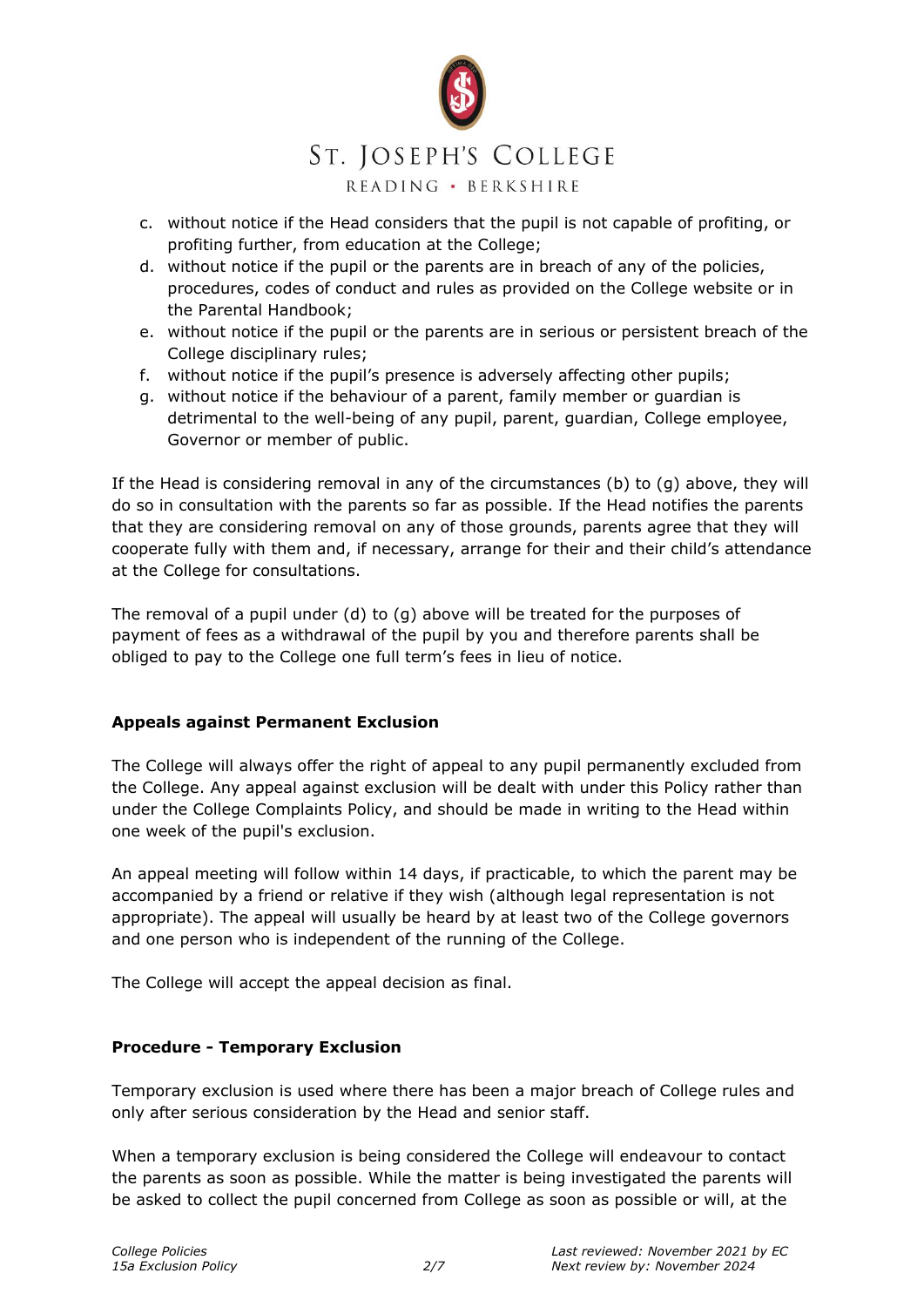

very least, be required to give permission for the pupil to make his own way home. A meeting will be convened at the earliest opportunity in order for the parents to be appraised of the circumstances of the incident, after which the Head will decide whether or not to temporarily exclude.

In the event of temporary exclusion of a pupil, the parents of the excluded pupil can expect the following:

- A letter from the Head or a senior member of staff providing details of the temporary exclusion.
- The letter will clearly state the following:
	- the reasons for the temporary exclusion;
	- the length of the exclusion;
	- the date on which the excluded pupil is permitted to return to College;
	- the conditions attached to the temporary exclusion.

A formal Governors' appeal is not part of the temporary exclusion procedure but parents do have the opportunity to write to the Chair of the Governors, should they feel this to be appropriate.

This is an internal College document and intended as a guide to the temporary exclusion procedure only. While the College will endeavour to follow the procedure as closely as possible, there may be occasions when a more flexible approach to a temporary exclusion is the appropriate course of action.

#### **Procedure - Internal Suspension**

If there have been repeated instances of poor behaviour or one case of particularly poor behaviour, the College may decide to place a pupil into internal suspension. The decision to place a pupil in internal suspension will be taken either by the Head or Deputy Head (Prep), following discussion with senior staff. Parents will be notified of the decision to place a pupil in internal suspension, initially by phone or in person and ultimately in writing. The letter will state the following:

- The reasons for the internal suspension;
- The length of suspension:
- Any further conditions attached to the internal suspension.

A formal Governors' appeal is not part of the internal suspension procedure but parents do have the opportunity to write to the Chair of the Governors, should they feel this to be appropriate.

A pupil in internal suspension will work in isolation. He or she will be accompanied to lunch early and will not be permitted to join his or her friends during break. Sufficient rest periods will be built into the course of the day. The Head of Section will liaise with the other staff to ensure that sufficient work is set for the pupil to complete during the period of internal suspension.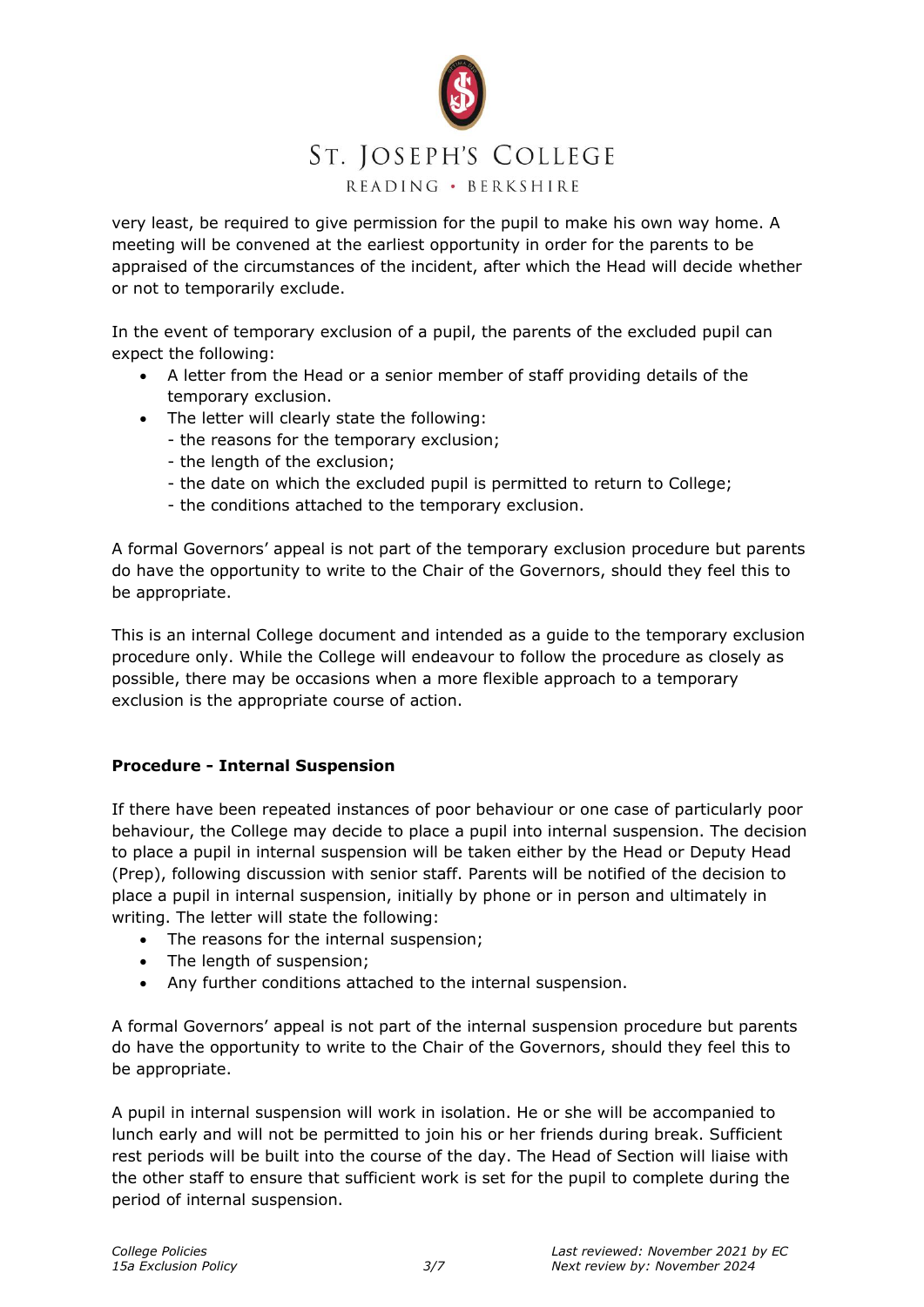

#### **Disciplinary Rules and Procedure Appendix 1**

The objective of this procedure is to establish fair methods of dealing with serious disciplinary matters within the College. Minor infringements of rules will be dealt with promptly by staff with the pupil with the positive aim of providing guidance or advice to correct the position.

Any case which appears to the Head to be likely to lead to serious disciplinary action such as temporary exclusion or removal from the College will be dealt with by the Head or Deputy Head (Prep). He/she will arrange to obtain the full facts which will be put to the pupil. He/she will also endeavour to notify the parents of the pupil so that they may be involved in the disciplinary procedure. The pupil will be asked to comment and to explain his or her view of the situation. Consideration will be given to the matters raised by the pupil and account will be taken of representations by, or on behalf of, the pupil concerned.

Depending on the seriousness of the facts revealed by the investigation, the Head or Deputy Head (Prep), or in their absence a Deputy Head may deal with the case in one of the following ways:

- 1. case closed no further action;
- 2. oral advice not recorded;
- 3. oral warning recorded;
- 4. formal written warning;

or, where the facts appear to warrant more serious steps, the following action may be taken:

- 5. internal suspension
- 6. temporary exclusion from the College for a period not exceeding ten days;
- 7. removal from the College with or without notice.

In implementing the procedure, the following provisions will normally apply:

- 1. the complaint will be fully explained to the pupil concerned;
- 2. the pupil will have the right to make representations and to be accompanied by a parent or friend at any disciplinary hearing (legal representation will not be permitted);
- 3. appropriate account will always be taken of the pupil's record and other relevant factors;
- 4. written warnings will normally indicate the likely consequence of further misconduct or unsatisfactory performance and in the latter case will also specify the period over which the improvement is required;
- 5. warnings are to be disregarded for disciplinary purposes in the absence of further misconduct or unsatisfactory performance after the period specified by them, which is normally one year for a written warning;
- 6. except for instances of gross misconduct, a pupil will not normally be removed from the College for a first act of disciplinary misconduct;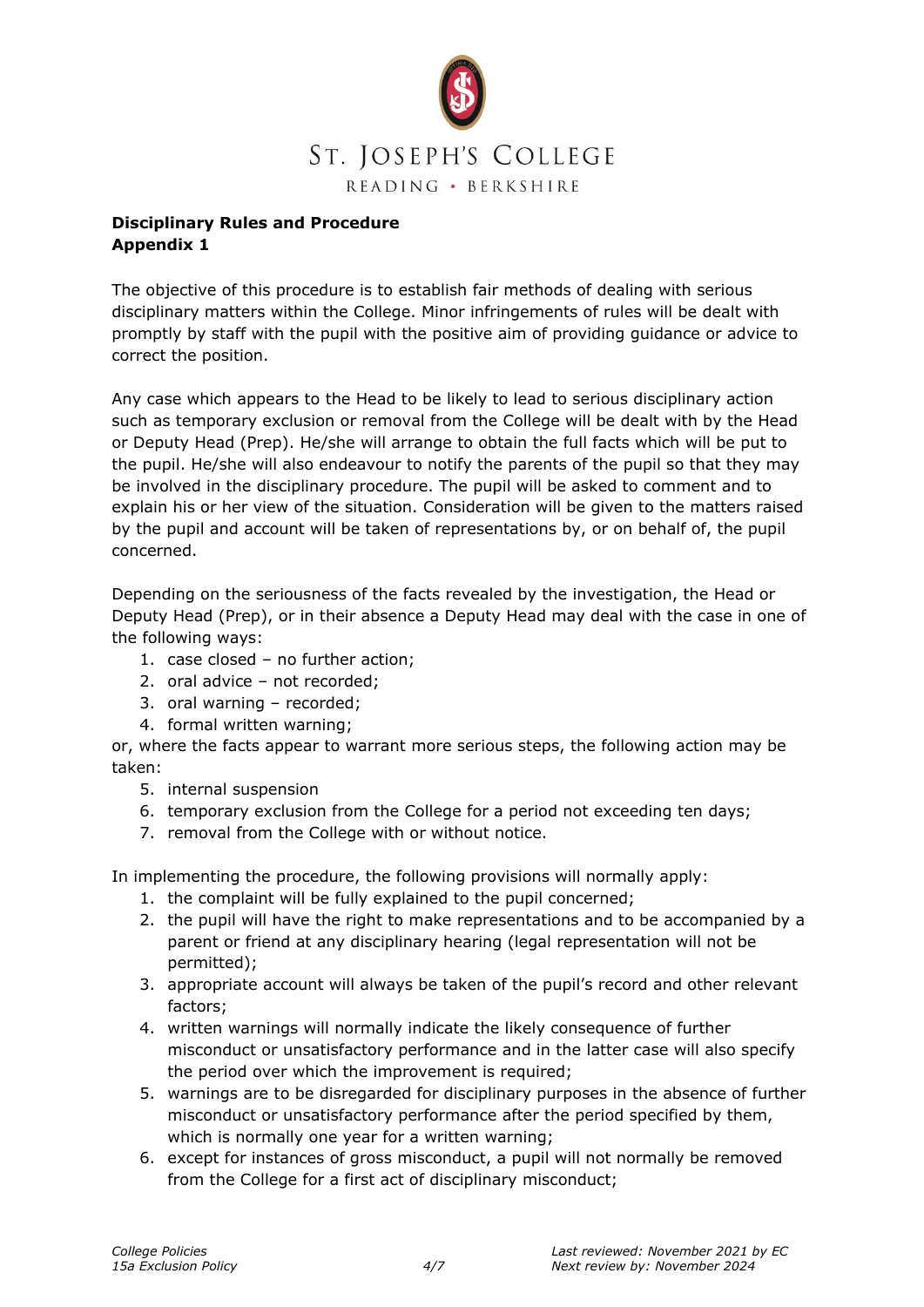

# ST. JOSEPH'S COLLEGE

READING · BERKSHIRE

- 7. in instances which appear to be particularly serious, or where further investigation or consideration is desirable, a pupil may be suspended from the College temporarily pending consideration of the case by the Head or Deputy Head (Prep). Any precautionary suspension of this kind will be reviewed as soon as possible and will not normally exceed three days;
- 8. the provisions of the College disciplinary and appeals procedure are not contractually binding upon the College. They are intended merely as guidelines which may be helpful in particular circumstances. The College reserves the right to leave out any or all of the stages of the disciplinary and appeals procedure where it considers appropriate. The College reserves the right to change any of the provisions of the disciplinary /appeals procedure (or a substituted procedure) by amendment, addition or deletion or by substitution of new rules or procedures from time to time at its discretion;
- 9. the pupil, or his/her parents, will have the right to appeal against removal. The wish to appeal should be indicated in writing to the Head within one week from the date on which the pupil was notified of the decision with which he or she is dissatisfied. The appeal will usually be heard by at least two of the College governors and one person who is independent of the running of the College nominated by the Chair of the Governors.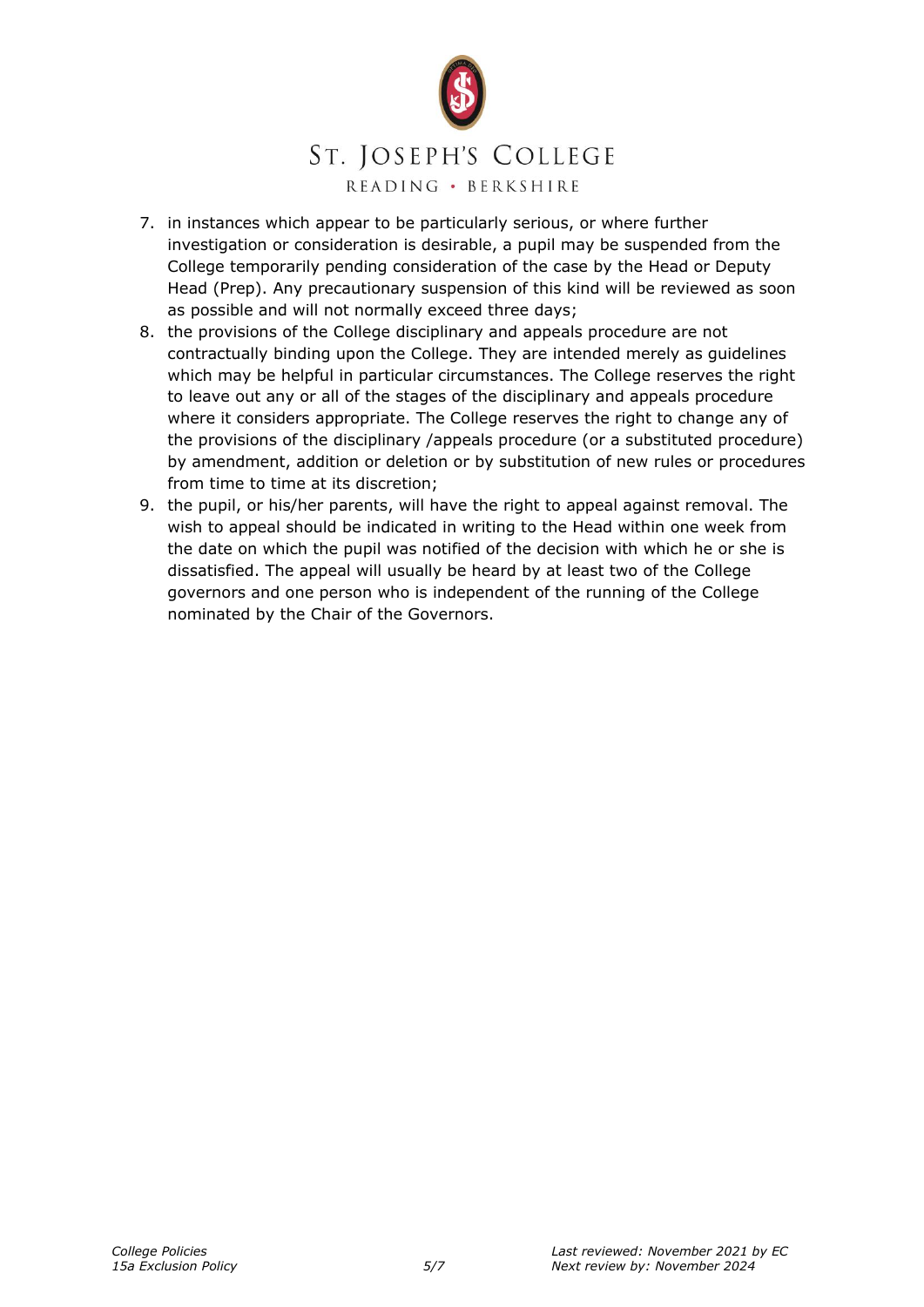

#### **Gross Disciplinary Misconduct Appendix 2**

Examples of gross misconduct for which a pupil could be summarily removed from the College (i.e. without notice) are set out below. The list is not exhaustive and other very serious misconduct will also lead to summary removal:

1. involvement in peer-on-peer abuse including sexual violence, sexual harassment and harmful sexual behaviours or inappropriate acts, as defined in:

o Sexual Violence and Sexual Harassment between children in schools and colleges Advice for governing bodies, proprietors, headteachers, principals, senior leadership teams and designated safeguarding leads (2021)

- o Keeping Children Safe in Education (2021)
- o Equality Act 2010
- 2. theft or unauthorised possession of property belonging to the College or to another pupil, a member of staff or the wider community;
- 3. conviction of a criminal offence relevant to the attendance at the College;
- 4. conduct, whether inside or outside the College, which may adversely affect the College's reputation or which reflects on the pupil's suitability to remain as a pupil of the College;
- 5. drunkenness or disorderly conduct (including being under the influence of alcohol or unauthorised substances, or misusing substances) whilst in the College, engaged in extra-co-curricular activities or whilst identifiable as a member of the College;
- 6. violent behaviour or fighting in the College;
- 7. serious or persistent neglect of the pupil's duties, in particular, refusal or failure to obey the lawful instructions of a member of staff or follow the College rules or code of conduct;
- 8. persistent bullying (verbal, emotional, written or cyber), intimidation, harassment, racism, blackmail, extortion
- 9. vandalism
- 10. possession of weapons in school, including replica items, and use of weapons to cause threat and fear.